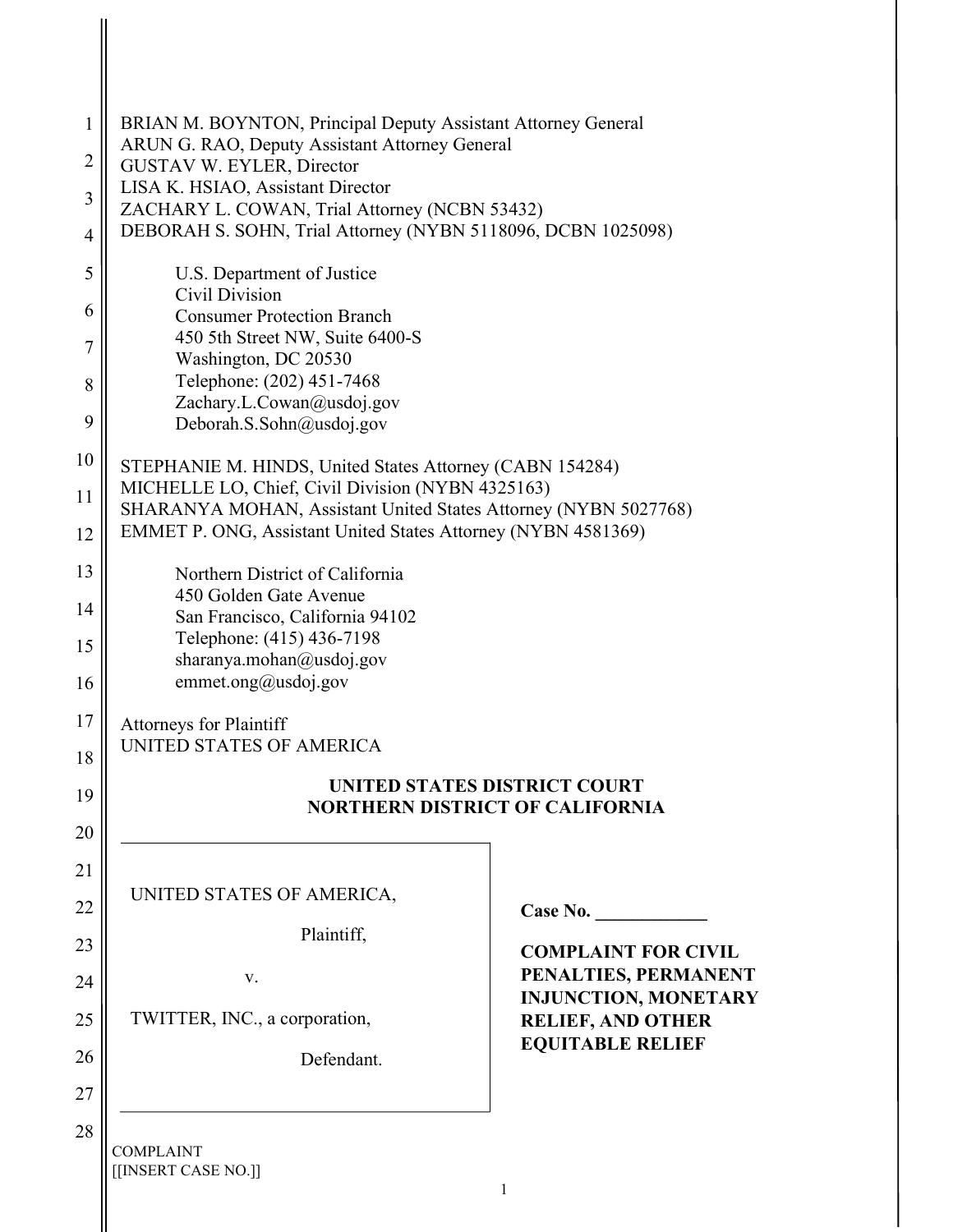Plaintiff, the United States of America, acting upon notification and authorization to the Attorney General by the Federal Trade Commission ("FTC" or "Commission"), for its Complaint alleges:

3 4 5 6 7 8 9 1. Plaintiff brings this action against Defendant Twitter, Inc. ("Twitter") under Section 16(a)(1) of the Federal Trade Commission Act ("FTC Act"), 15 U.S.C. § 56(a)(1), which authorizes Plaintiff to seek, and the Court to order, permanent injunctive relief, monetary relief, civil penalties, and other equitable relief for Twitter's acts or practices in violation of Section 5(a) of the FTC Act, 15 U.S.C. § 45(a), and a 2011 order previously issued by the FTC for alleged violations of Section 5(a) of the FTC Act. See Exhibit A, In re Twitter, Inc., C-4316, 151 F.T.C. 162 (Mar. 11, 2011) (Decision and Order) ("Commission Order" or "2011 Order").

10 11 12 13 14 15 16 17 18 2. From at least May 2013 until at least September 2019, Twitter misrepresented to users of its online communication service the extent to which it maintained and protected the security and privacy of their nonpublic contact information. Specifically, while Twitter represented to users that it collected their telephone numbers and email addresses to secure their accounts, Twitter failed to disclose that it also used user contact information to aid advertisers in reaching their preferred audiences. Twitter's misrepresentations violate the FTC Act and the 2011 Order, which specifically prohibits the company from making misrepresentations regarding the security of nonpublic consumer information. Plaintiff therefore seeks civil penalties for Twitter's violations, as well as a permanent injunction and other equitable relief, to ensure Twitter's future compliance with the law.

19

1

2

### JURISDICTION, VENUE, AND DIVISIONAL ASSIGNMENT

20 21 22 3. This Court has subject matter jurisdiction over this action pursuant to 28 U.S.C. §§ 1331, 1337(a), 1345, and 1355, and 15 U.S.C. § 56(l), because it involves claims arising under federal laws regulating commerce and is commenced by the United States of America.

23 24 25 26 4. Venue is proper in this District under 28 U.S.C. §§ 1391(b)(1), (b)(2), (c)(2), (d), and 1395(a), as well as 15 U.S.C. § 53(b), because Twitter has its principal place of business in this District, because Twitter transacts business in this District, and because a substantial part of the events or omissions giving rise to the claims occurred in this District.

27 28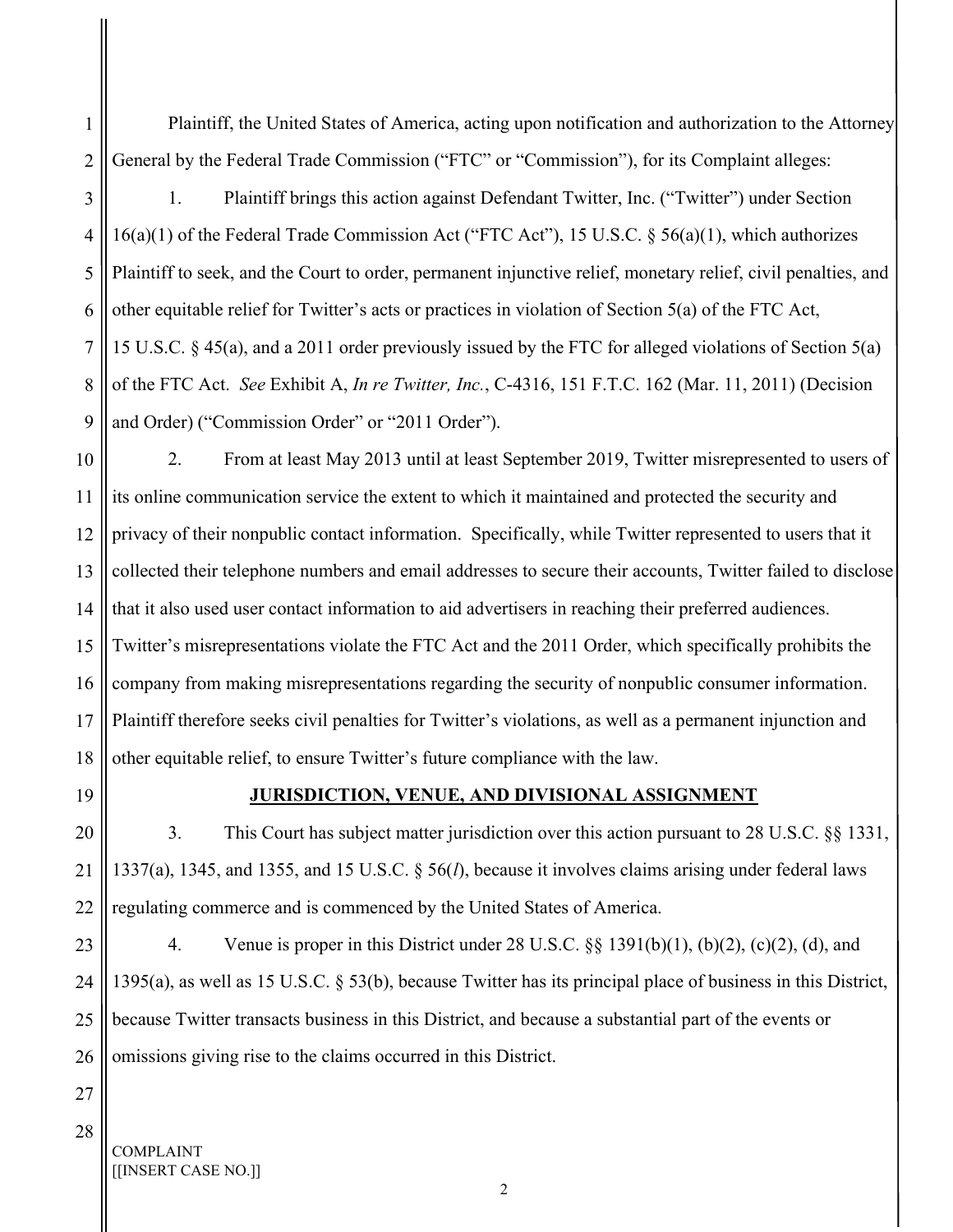| 1              | 5.<br>Divisional assignment to the San Francisco or Oakland Division is proper under Local                            |
|----------------|-----------------------------------------------------------------------------------------------------------------------|
| $\overline{2}$ | Rule 3-2(c) and (d) because Twitter has its principal place of business in San Francisco and because a                |
| 3              | substantial part of the events or omissions giving rise to the claims occurred there.                                 |
| 4              | <b>PLAINTIFF</b>                                                                                                      |
| 5              | Plaintiff, the United States of America, brings this action under Sections 5(a) and (l),<br>6.                        |
| 6              | 13(b), and 16(a)(1) of the FTC Act, 15 U.S.C. §§ 45(a) and ( <i>l</i> ), 53(b), and 56(a)(1), which prohibit          |
| $\overline{7}$ | unfair or deceptive acts or practices in or affecting commerce, and the 2011 Order.                                   |
| 8              | <b>DEFENDANT</b>                                                                                                      |
| 9              | 7.<br>Twitter is a Delaware corporation with its principal place of business at 1355 Market                           |
| 10             | Street, Suite 900, San Francisco, California, 94103. Twitter transacts or has transacted business in this             |
| 11             | District and throughout the United States. At all times material to this Complaint, Twitter has operated              |
| 12             | its online communication service through its website, www.twitter.com, and through its mobile                         |
| 13             | applications.                                                                                                         |
| 14             | <b>COMMERCE</b>                                                                                                       |
| 15             | 8.<br>At all times relevant to this Complaint, Twitter has maintained a substantial course of                         |
| 16             | trade in or affecting commerce, as "commerce" is defined in Section 4 of the FTC Act, 15 U.S.C. § 44.                 |
| 17             | <b>THE FTC ACT</b>                                                                                                    |
| 18             | 9.<br>Section 5(a) of the FTC Act, 15 U.S.C. § 45(a), prohibits "unfair or deceptive acts or                          |
| 19             | practices in or affecting commerce."                                                                                  |
| 20             | Acts or practices are unfair under Section 5(a) of the FTC Act if they cause or are likely<br>10.                     |
| 21             | to cause substantial injury to consumers that those consumers cannot reasonably avoid themselves and                  |
| 22             | that is not outweighed by countervailing benefits to consumers or competition. 15 U.S.C. $\S$ 45(n).                  |
| 23             | Misrepresentations or deceptive omissions of material fact constitute deceptive acts or<br>11.                        |
| 24             | practices prohibited by Section 5(a) of the FTC Act.                                                                  |
| 25             | Section 5( <i>l</i> ) of the FTC Act, 15 U.S.C. § 45( <i>l</i> ), declares that "[a]ny person, partnership, or<br>12. |
| 26             | corporation who violates an order of the Commission after it has become final, and while such order is                |
| 27             | in effect, shall forfeit and pay to the United States a civil penalty[.]"                                             |
| 28             | <b>COMPLAINT</b><br>[[INSERT CASE NO.]]                                                                               |

11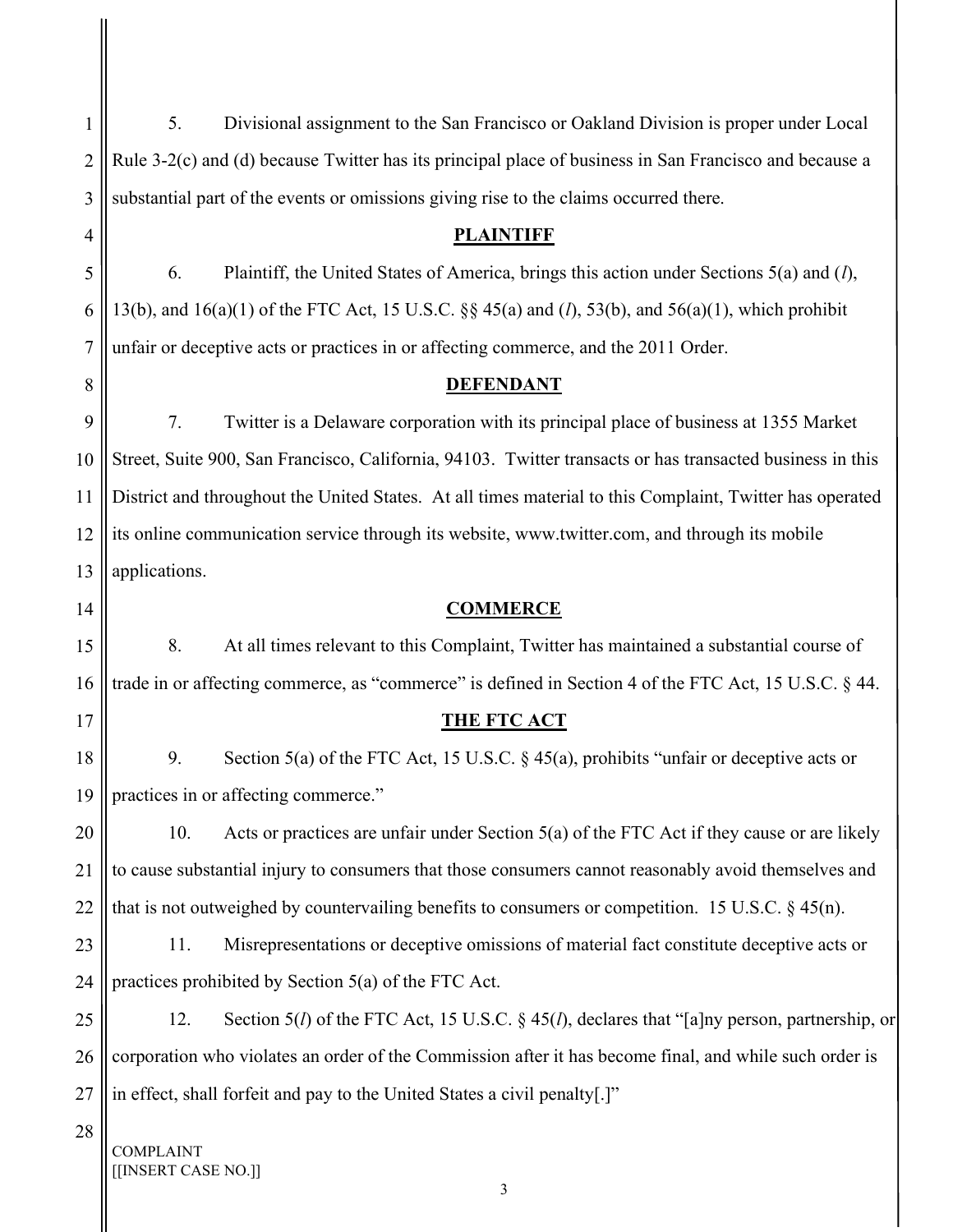6

#### THE COMMISSION ORDER

13. In the Commission's 2011 Administrative Complaint in the proceeding bearing Docket No. C-4316 (the "Administrative Complaint"), the Commission charged Twitter with engaging in deceptive acts or practices in violation of Section 5(a) of the FTC Act, 15 U.S.C. § 45(a), for its failures to provide reasonable security measures to prevent unauthorized access to nonpublic user information and to honor the privacy choices exercised by Twitter users.

7 8 9 10 11 14. Specifically, the Administrative Complaint asserted that Twitter had engaged in deceptive acts or practices by misrepresenting that users could control who had access to their tweets through a "protected account" or could send private "direct messages" that could only be viewed by the recipient when, in fact, Twitter lacked reasonable safeguards to ensure those choices were honored, such as restricting employee access to nonpublic user information based on a person's job requirements.

12 13 14 15 16 15. The Administrative Complaint also alleged that Twitter had misrepresented the controls it implemented to keep user accounts secure, when, in fact, Twitter lacked reasonable safeguards to limit or prevent unauthorized access to nonpublic user information, such as secure password requirements and other administrative, technical, or physical safeguards. See Exhibit B, In re Twitter, Inc., C-4316, 151 F.T.C. 162 (Mar. 11, 2011) (Administrative Complaint) at ¶¶ 10-12.

17 18 16. Twitter settled the Commission's Administrative Complaint with the Commission Order. The Commission Order became final in March 2011 and remains in effect.

19

20

21

22

23

24

25

26

17. Provision I of the Commission Order, in relevant part, states:

IT IS ORDERED that respondent, directly or through any corporation, subsidiary, division, website, or other device, in connection with the offering of any product or service, in or affecting commerce, shall not misrepresent in any manner, expressly or by implication, the extent to which respondent maintains and protects the security, privacy, confidentiality, or integrity of any nonpublic consumer information, including, but not limited to, misrepresentations related to its security measures to: (a) prevent unauthorized access to nonpublic consumer information; or (b) honor the privacy choices exercised by users.

28

27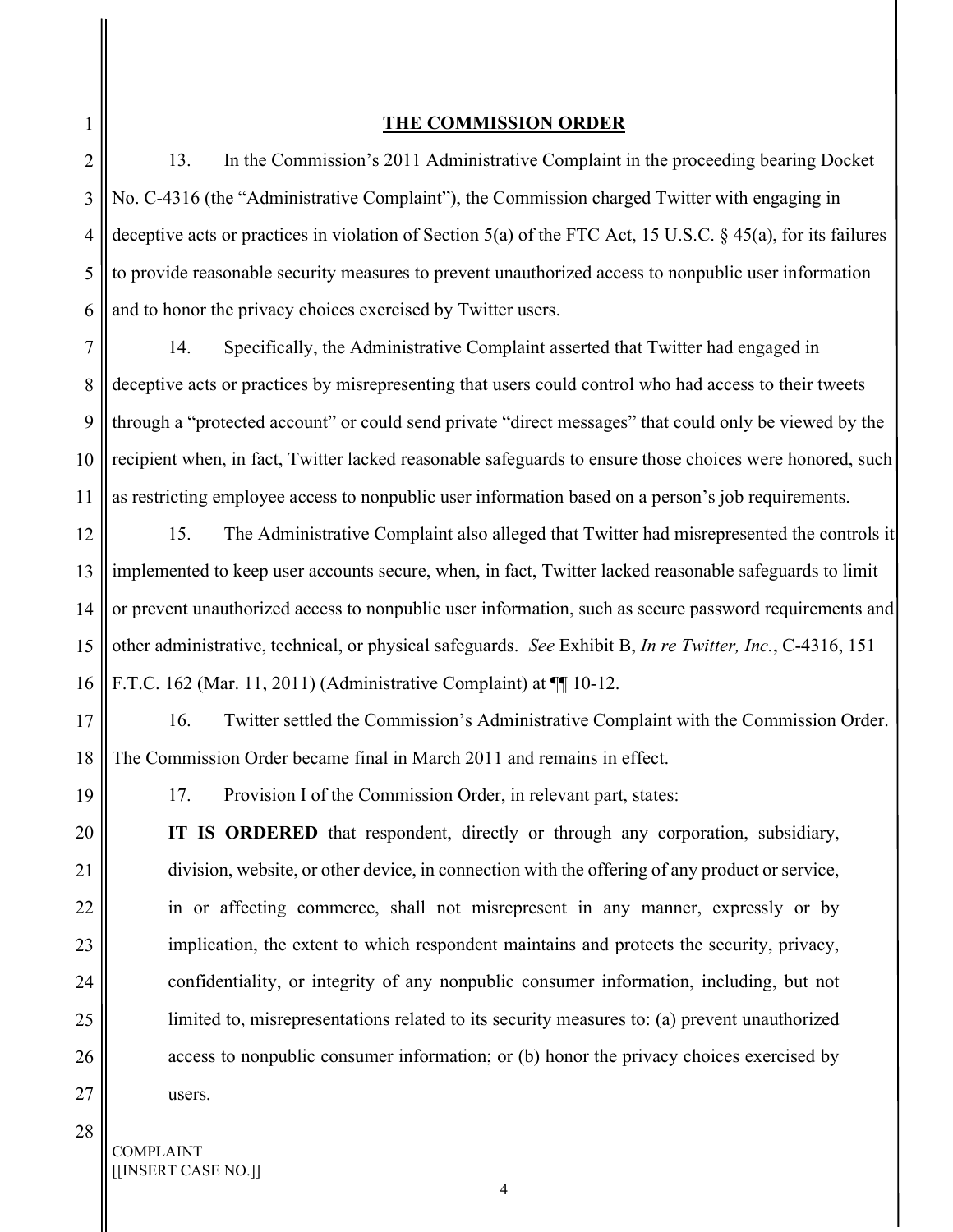1 See Exhibit A, Commission Order, Provision I.

2 3 4 18. The Commission Order defines "nonpublic consumer information" as, in relevant part, "an individual consumer's: (a) email address… [and] (c) mobile telephone number[.]" See Exhibit A, Commission Order, Definition 3.

#### TWITTER'S NOTICE OF THE COMMISSION ORDER

19. Twitter's General Counsel signed the Commission Order on behalf of Twitter. The Commission served the Commission Order in March 2011.

#### NATURE OF THE CASE

9 10 11 12 20. Twitter operates an online communication service through its website, www.twitter.com, and through text messaging and mobile applications. The service allows registered users to communicate with one another by posting "tweets," or short messages currently limited to 280 characters or less, with which other users may interact through a "like," reply, or "retweet."

13 14 15 16 17 18 21. In order to follow other accounts, or post, like, and retweet tweets, users must register for a Twitter account. The main page for a registered user who navigates to www.twitter.com or who opens the Twitter mobile application, is known as a Twitter "timeline." The timeline displays a stream of tweets from accounts the user has chosen to follow. The timeline also displays a search engine, recommendations for additional accounts to follow, and a list of trending topics. Registered users can also navigate to their own profile page to view, among other things, their own tweets.

19 20 21 22. Twitter's service is widely used. As of September 2019, Twitter had more than 330 million monthly active users worldwide, which includes journalists, celebrities, commercial brands, and government officials.

22 23 24 23. Commercial entities regularly use Twitter to promote offers or advertise to consumers, and many tweets contain links to other websites, including websites that users may use to purchase commercial products or services.

25 26 24. Twitter's core business model monetizes user information by using it for advertising. In fact, of the \$3.4 billion in revenue that Twitter earned in 2019, \$2.99 billion flowed from advertising.

27 28

5

6

7

8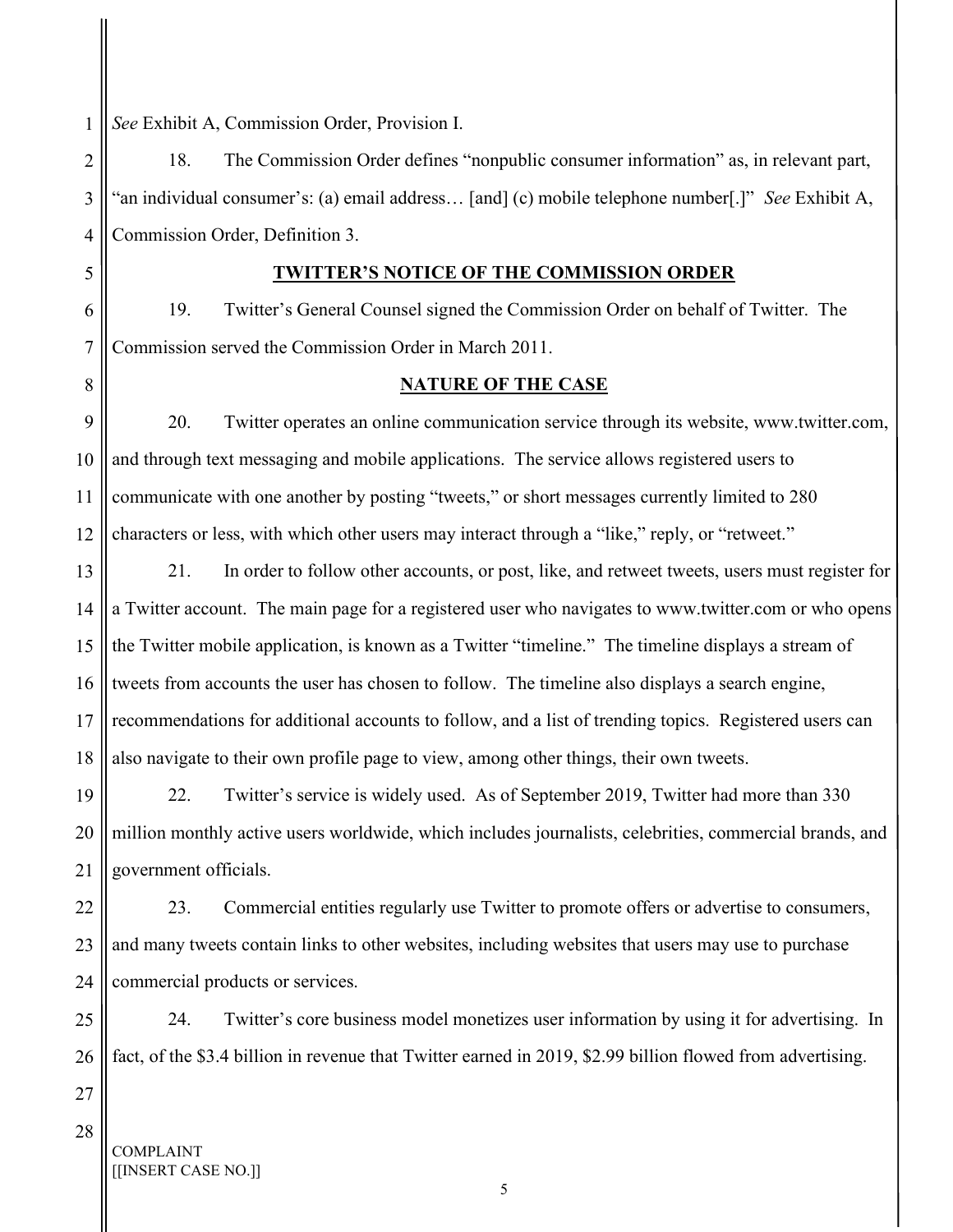2 3 4 5 25. Twitter primarily allows companies to advertise on its service through "Promoted Products," which can take one of three forms: (1) Promoted Tweets, which appear within a user's timeline, search results, or profile pages, similar to an ordinary tweet; (2) Promoted Accounts, which typically appear in the same format and place as other recommended accounts; and (3) Promoted Trends, which appear at the top of the list of trending topics for an entire day.

6 7 8 9 10 11 12 13 26. Twitter offers various services that advertisers can use to reach their existing marketing lists on Twitter, including "Tailored Audiences" and "Partner Audiences." Tailored Audiences allows advertisers to target specific groups of Twitter users by matching the telephone numbers and email addresses that Twitter collects to the advertisers' existing lists of telephone numbers and email addresses. Partner Audiences allows advertisers to import marketing lists from data brokers like Acxiom and Datalogix to match against the telephone numbers and email addresses collected by Twitter. Twitter has provided advertisers the ability to match against lists of email addresses since January 2014 and against lists of telephone numbers since September 2014.

14 15 16 17 18 19 20 21 22 23 24 27. Twitter has prompted users to provide a telephone number or email address for the express purpose of securing or authenticating their Twitter accounts. However, through at least September 2019, Twitter also used this information to serve targeted advertising and further its own business interests through its Tailored Audiences and Partner Audiences services. For example, from at least May 2013 until at least September 2019, Twitter collected telephone numbers and email addresses from users specifically for purposes of allowing users to enable two-factor authentication, to assist with account recovery (e.g., to provide access to accounts when users have forgotten their passwords), and to re-authenticate users (e.g., to re-enable full access to an account after Twitter has detected suspicious or malicious activity). From at least May 2013 through at least September 2019, Twitter did not disclose, or did not disclose adequately, that it used these telephone numbers and email addresses to target advertisements to those users through its Tailored Audiences and Partner Audiences services.

25 26 27 28. In 2011, after an FTC investigation, Twitter settled allegations that it had misrepresented the extent to which Twitter protected the privacy and security of nonpublic consumer information. The resulting Commission Order, among other things, prohibits Twitter from misrepresenting the extent to

28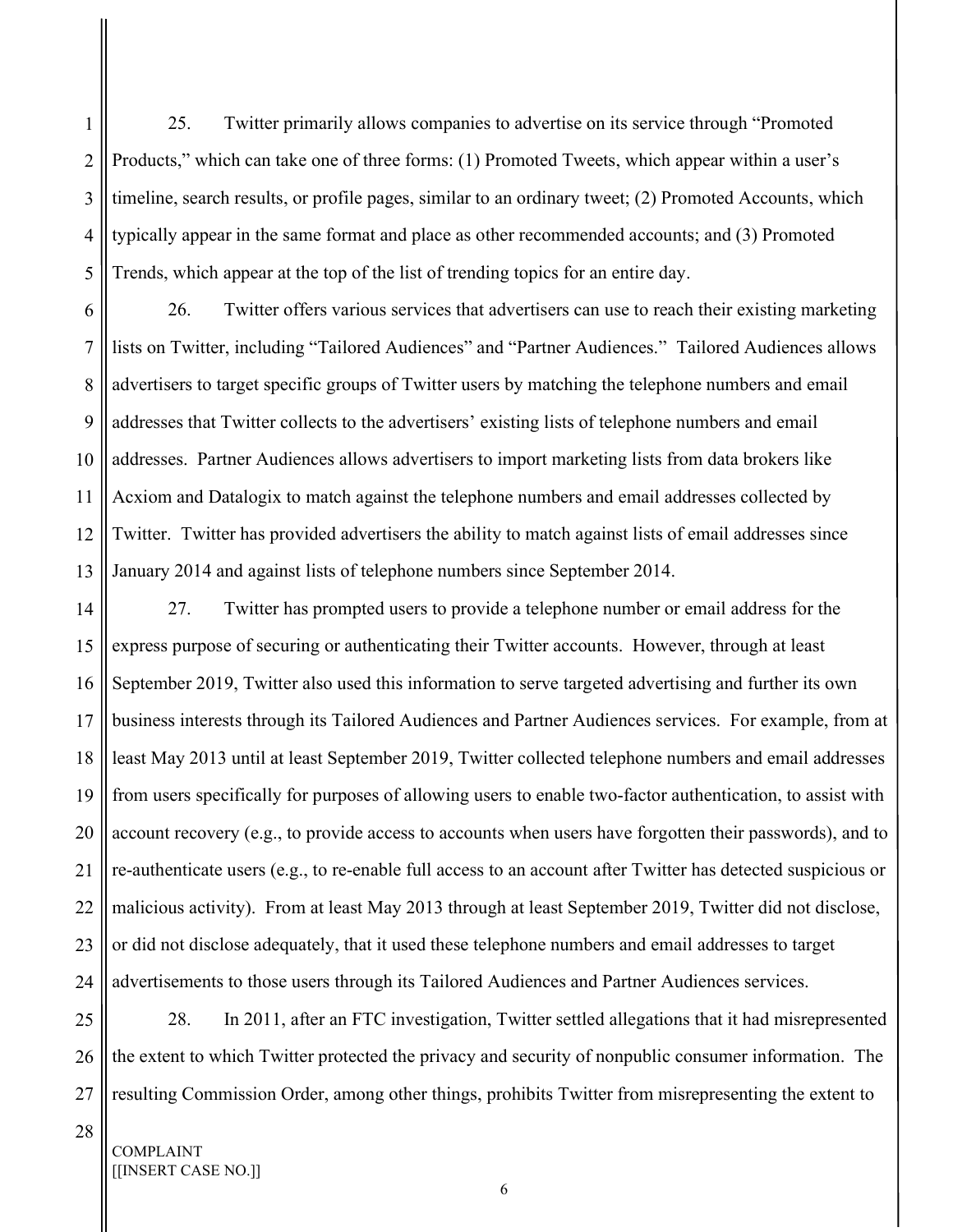1 which Twitter maintains and protects the security, privacy, confidentiality, or integrity of any nonpublic 2 consumer information. See Exhibit A, Commission Order, Provision I. 3 29. More than 140 million Twitter users provided email addresses or telephone numbers to 4 Twitter based on Twitter's deceptive statements that their information would be used for specific 5 purposes related to account security. Twitter knew or should have known that its conduct violated the 2011 Order, which prohibits misrepresentations concerning how Twitter maintains email addresses and 6 7 telephone numbers collected from users. 8 TWITTER'S BUSINESS ACTIVITIES  $\overline{Q}$ Twitter Deceptively Used Information Provided for Two-Factor 10 Authentication to Serve Targeted Advertisements 11 30. Since May 2013, Twitter has allowed users to log into Twitter with two-factor 12 authentication using their telephone numbers. Users who enable this security feature log into their 13 Twitter accounts with their usernames, passwords, and a code texted to their telephone numbers 14 whenever they log in from a new or unrecognized device. 15 31. Twitter prompts users to enable two-factor authentication through notices on their 16 timelines and after users reset their passwords. Twitter also encourages users to turn on two-factor 17 authentication in tweets from Twitter-operated accounts, Help Center documentation, and blog posts. 18 32. To enable two-factor authentication, Twitter users must navigate to an account settings 19 page. After clicking on "Security," users see a screen similar to the one depicted below. 20 **Login verification**  $\leftarrow$ 21 22 Login verification After you log in, Twitter will ask you for additional information to confirm your identity and 23 protect your account from being compromised. Learn more 24 25 33. When users click on the "Learn more" link, they see a webpage that says, "How to use 26 two-factor authentication." This page states, in relevant part: 27 28 COMPLAINT [[INSERT CASE NO.]]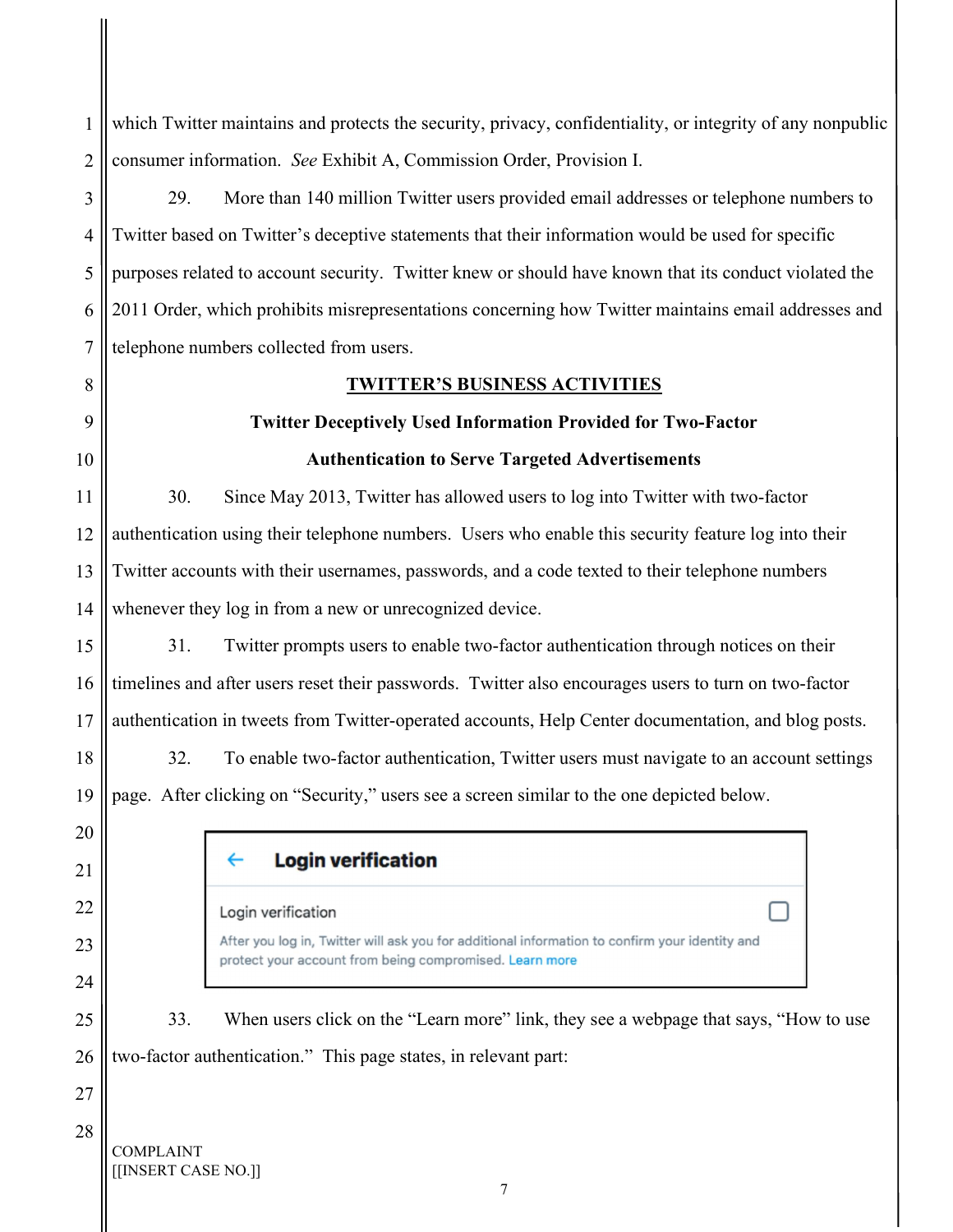Two-factor authentication is an extra layer of security for your Twitter account. Instead of only entering a password to log in, you'll also enter a code or use a security key. This additional step helps make sure that you, and only you, can access your account.

34. After clicking on the "Login Verification" checkbox above, users see additional instructions about how to enable two-factor authentication. The last screen in the user flow related to two-factor authentication using a telephone number is similar to the one depicted below:

|     | $\times$                                                                                                                                                    |  |
|-----|-------------------------------------------------------------------------------------------------------------------------------------------------------------|--|
|     | Add a phone number.                                                                                                                                         |  |
|     | Enter the phone number that you would like to associate with your Twitter account.<br>We will send you an SMS with a verification code. SMS fees may apply. |  |
|     | +1 United States                                                                                                                                            |  |
|     | Your phone number                                                                                                                                           |  |
|     | $\Box$ Let others find me by my phone number<br><b>Send code</b>                                                                                            |  |
| 35. | Since at least September 2018, Twitter has prompted users to enable two-factor                                                                              |  |
|     | authentication directly on users' timelines through a prompt similar to the screen depicted below:                                                          |  |
|     | You should be using login verification                                                                                                                      |  |
|     | An extra layer of security helps make sure that you, and only you, can access your<br>Twitter account.                                                      |  |
|     |                                                                                                                                                             |  |

36. Until September 2019, Twitter did not disclose at any point in the two-factor

**Turn on** 

authentication pathway or in any of the associated links described in Paragraphs 32 through 35 that it was using the telephone numbers users provided for two-factor authentication to target advertisements to those users.

**Maybe later**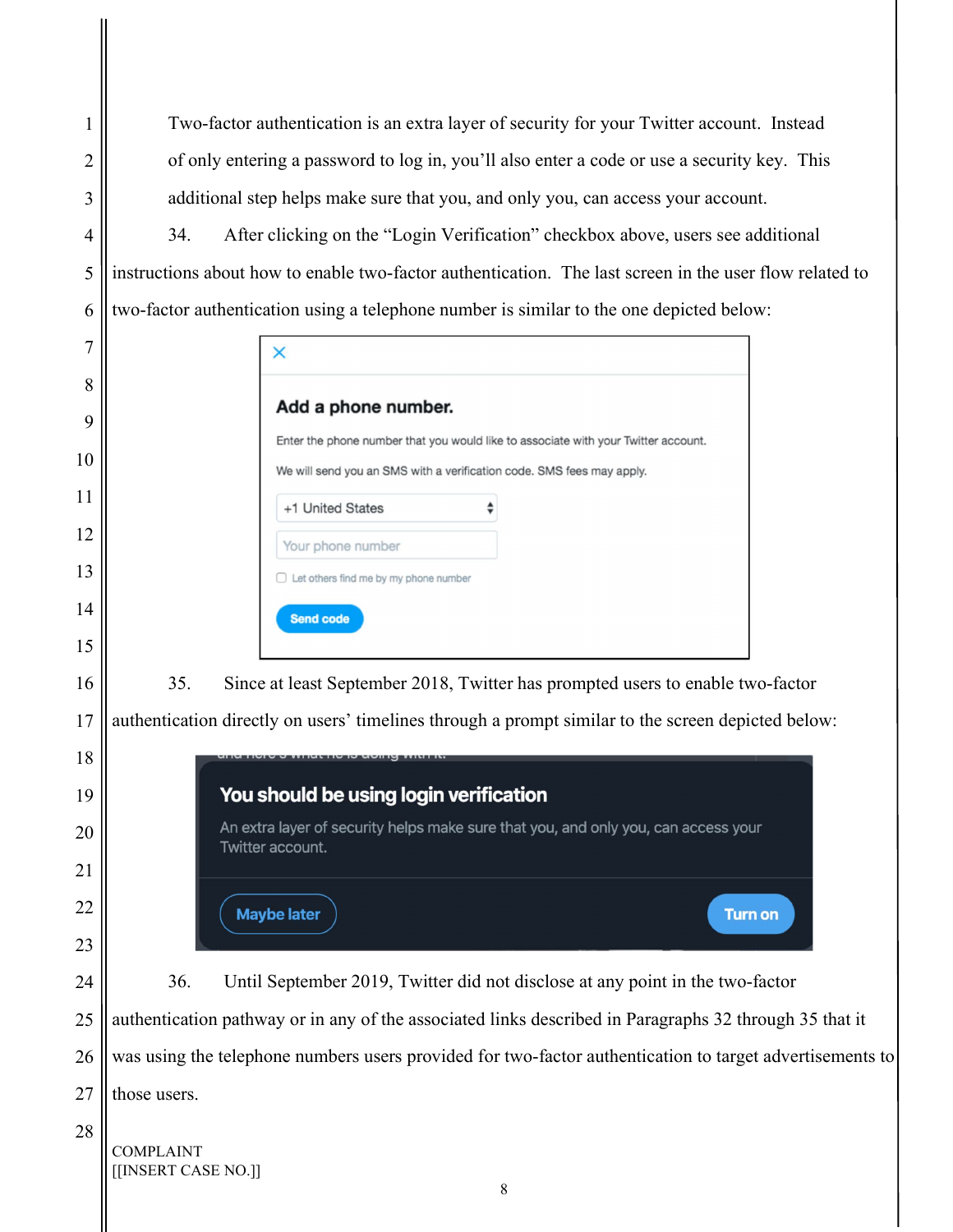| 1              | 37.<br>From May 2013, approximately two million users provided a telephone number to enable                 |  |  |
|----------------|-------------------------------------------------------------------------------------------------------------|--|--|
| $\overline{2}$ | two-factor authentication.                                                                                  |  |  |
| 3              | 38.<br>The fact that Twitter used the telephone numbers provided for two-factor authentication              |  |  |
| $\overline{4}$ | for advertising would be material to users when deciding whether to provide a telephone number for          |  |  |
| 5              | two-factor authentication. In fact, public reaction to Twitter's disclosure of this practice in late 2019   |  |  |
| 6              | was largely negative, with one news outlet describing the practice as "particularly shameful."              |  |  |
| 7              | <b>Twitter Deceptively Used Information Provided for</b>                                                    |  |  |
| 8              | <b>Future Account Recovery to Serve Targeted Advertisements</b>                                             |  |  |
| 9              | 39.<br>In June 2015, Twitter began prompting users to add a telephone number to their Twitter               |  |  |
| 10             | accounts as a safeguard in the event of a lost password. Then, in April 2018, Twitter also began            |  |  |
| 11             | prompting users to add an email address.                                                                    |  |  |
| 12             | 40.<br>Since June 2015, if users do not have a telephone number associated with their accounts,             |  |  |
| 13             | Twitter may prompt the users to add a telephone number through a message similar to the one depicted        |  |  |
| 14             | below:                                                                                                      |  |  |
| 15             |                                                                                                             |  |  |
| 16             | Safeguard your account                                                                                      |  |  |
| 17             | Add your phone number now to help ensure that you can log in to Twitter, even if<br>you lose your password. |  |  |
| 18             |                                                                                                             |  |  |
| 19             | <b>Get started</b>                                                                                          |  |  |
| 20             |                                                                                                             |  |  |
| 21             |                                                                                                             |  |  |
| 22             |                                                                                                             |  |  |
| 23             |                                                                                                             |  |  |
| 24             |                                                                                                             |  |  |
| 25             |                                                                                                             |  |  |
| 26             |                                                                                                             |  |  |
| 27             |                                                                                                             |  |  |
| 28             | <b>COMPLAINT</b><br>[[INSERT CASE NO.]]<br>9                                                                |  |  |

Ш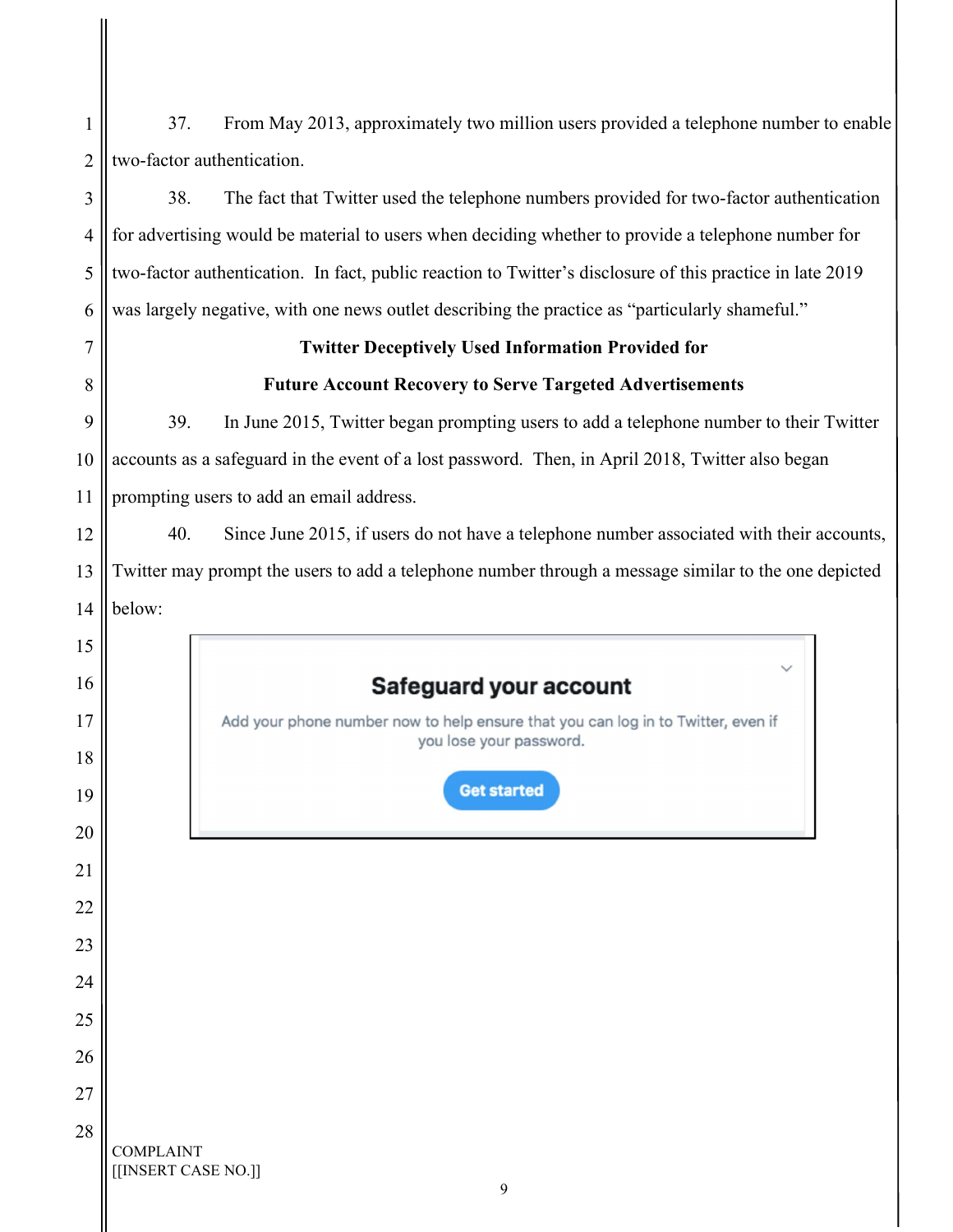| 1              | Similarly, since April 2018, if a user does not have an email address associated with their<br>41.      |
|----------------|---------------------------------------------------------------------------------------------------------|
| $\overline{2}$ | account, Twitter may prompt the user to add an email address through a message similar to the one       |
| 3              | depicted below:                                                                                         |
| 4              |                                                                                                         |
| 5              |                                                                                                         |
| 6              | Safeguard your account                                                                                  |
|                | Add your email now to help ensure that you can log in to Twitter, even if you lose<br>your password.    |
| 8              |                                                                                                         |
| 9              | <b>Get started</b>                                                                                      |
| 10             | Through September 2019, Twitter did not disclose at any point in the account recovery<br>42.            |
| 11             | pathway or any of the messages described in Paragraphs 40 and 41 that it was using the telephone        |
| 12             | numbers or email addresses users provided for account recovery to target advertisements to those users. |
| 13             | 43.<br>From June 2015, approximately 37 million users provided a telephone number or email              |
| 14             | address for account recovery purposes.                                                                  |
| 15             | 44.<br>The fact that Twitter used the telephone numbers and email addresses provided by users           |
| 16             | to safeguard their accounts for advertising would be material to users when deciding whether to provide |
| 17             | their information for account recovery purposes.                                                        |
| 18             | <b>Twitter Deceptively Used Information Provided for</b>                                                |
| 19             | <b>Re-authentication to Serve Targeted Advertisements</b>                                               |
| 20             | 45.<br>In December 2013, Twitter began requiring users to provide a telephone number or email           |
| 21             | address for re-authentication (e.g., to re-enable full access to an account after Twitter has detected  |
| 22             | suspicious or malicious activity).                                                                      |
| 23             |                                                                                                         |
| 24             |                                                                                                         |
| 25             |                                                                                                         |
| 26             |                                                                                                         |
| 27             |                                                                                                         |
| 28             |                                                                                                         |
|                | <b>COMPLAINT</b><br>[[INSERT CASE NO.]]<br>10                                                           |

Π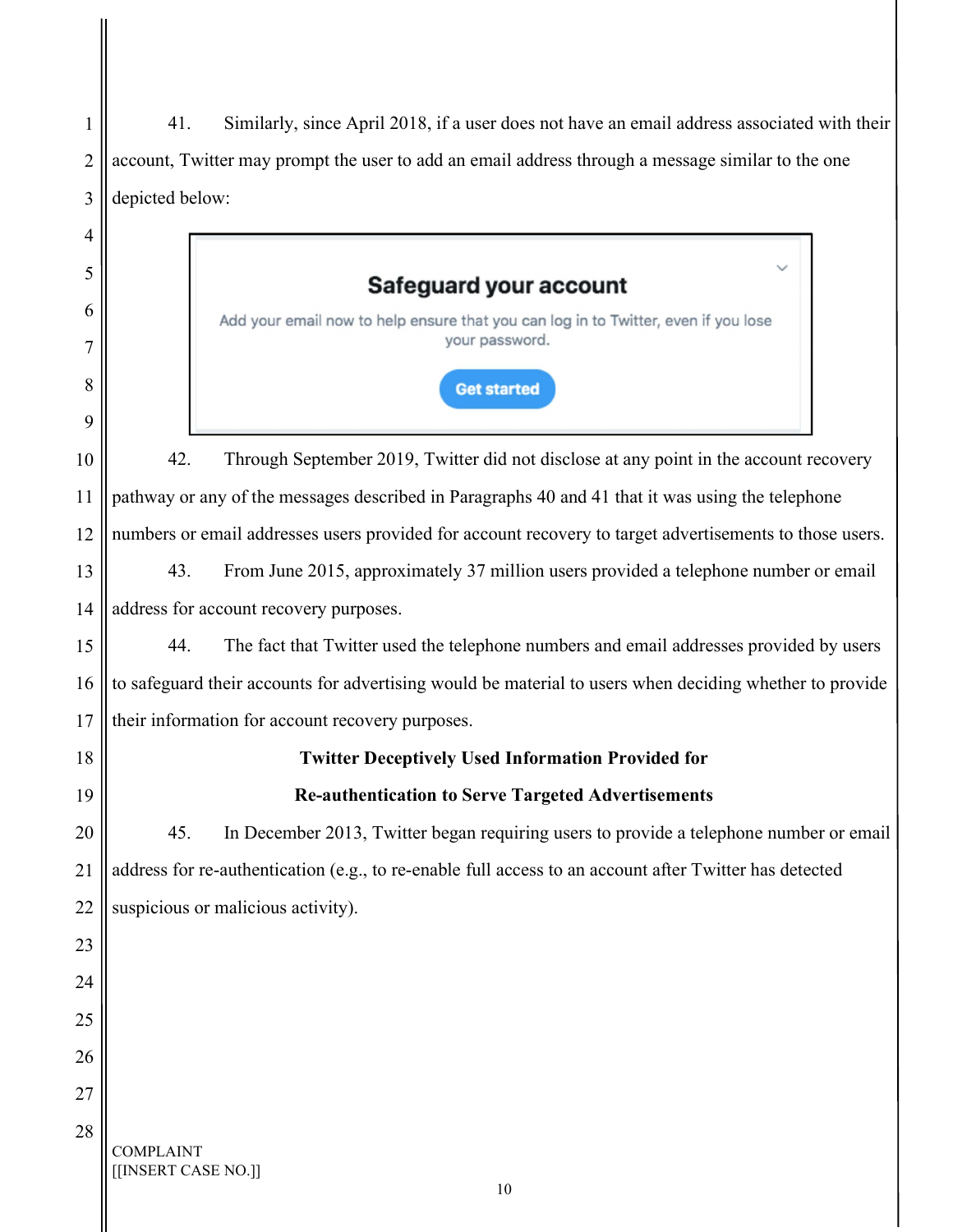46. If Twitter detects suspicious or malicious activity on a user's account, or suspects that the 1 2 account may belong to a previously-banned user, Twitter may require the user to re-authenticate by 3 providing a telephone number through a prompt similar to the one depicted below: 4 Your account has been locked. 5 6 **Balh** @sbtest0000 7 8 What happened? 9 We've locked your account because we've detected some unusual activity. 10 What you can do: 11 To unlock your account, you must do the following: 12 • Verify your phone number 13 **Start** 14 15 47. If users click the "Start" button pictured above, they are instructed to enter a telephone 16 number through a prompt similar to the one depicted below: 17 18 Add a phone number. 19 20 Enter the phone number you'd like to associate with your Twitter account. 21 You'll get a verification code sent here (SMS fees may apply). 22 +1 United States 23 24 Your phone number 25 Let others find you by your phone number 26 27 **Send code** 28 COMPLAINT [[INSERT CASE NO.]] 11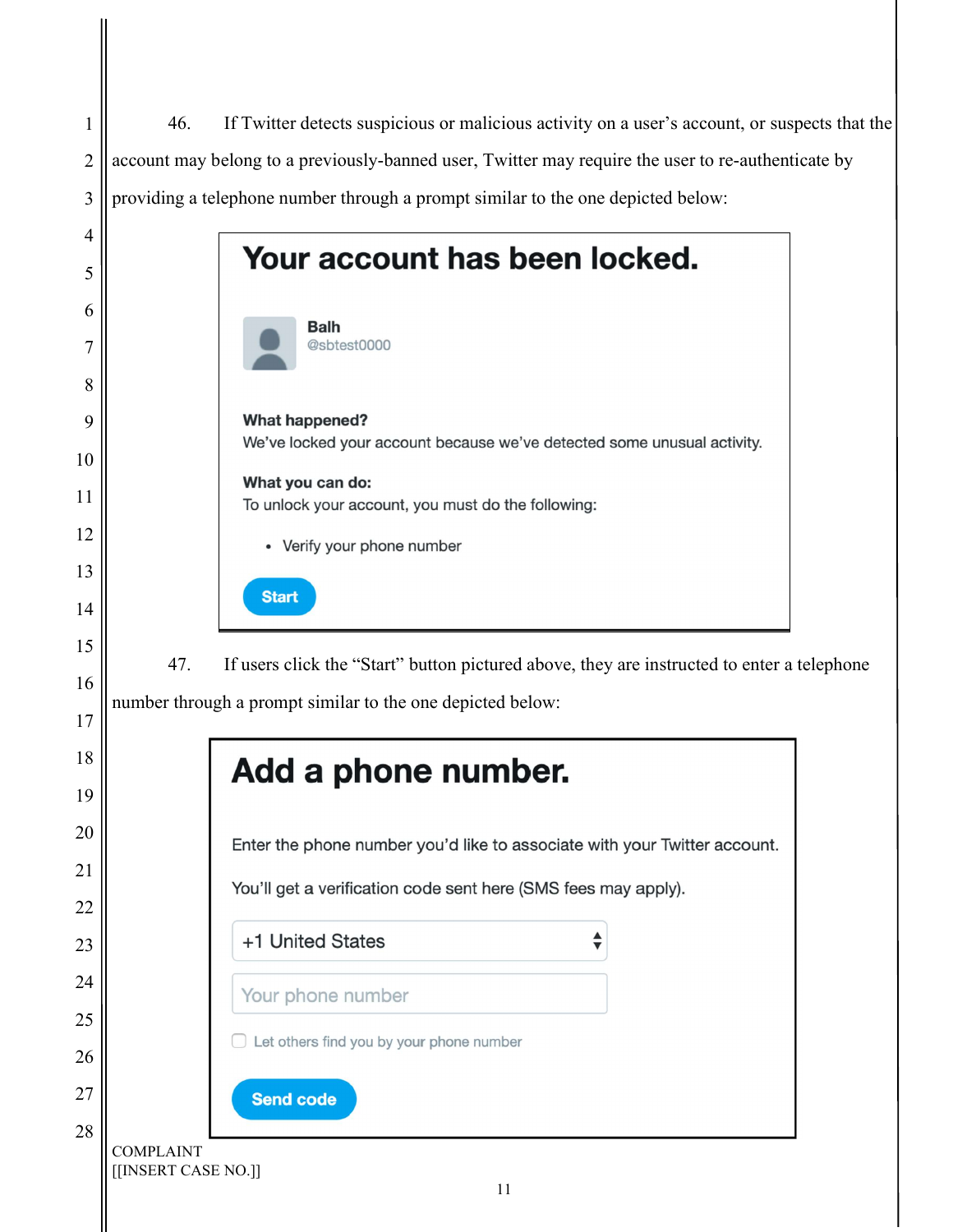1 2 48. Similarly, Twitter may require users to provide an email address to re-enable full access to their accounts with a prompt similar to the one depicted below:

 $\sim$ 

| 3      |                                                                                                           |  |
|--------|-----------------------------------------------------------------------------------------------------------|--|
| 4<br>5 | Please verify your email address.                                                                         |  |
| 6      | Enter an email address that you would like to associate with your Twitter account.                        |  |
| 7      | Your email address                                                                                        |  |
| 8      | Let others find you by your email address                                                                 |  |
| 9      | <b>Send email</b>                                                                                         |  |
| 10     |                                                                                                           |  |
| 11     |                                                                                                           |  |
| 12     | 49.<br>Through September 2019, Twitter did not disclose at any point in the re-authentication             |  |
| 13     | pathway described in Paragraphs 46 through 48 that it was using the telephone numbers or email            |  |
| 14     | addresses users provided for re-authentication to target advertisements to those users.                   |  |
| 15     | From September 2014, approximately 104 million users provided a telephone number or<br>50.                |  |
| 16     | email address in response to a prompt for re-authentication.                                              |  |
| 17     | The fact that Twitter used the telephone numbers and email addresses provided for<br>51.                  |  |
| 18     | re-authentication for advertising would be material to users when deciding whether to provide their       |  |
| 19     | information in response to a prompt for re-authentication.                                                |  |
| 20     | Twitter Misrepresented that it Processed Personal Data in Accordance with                                 |  |
| 21     | the EU-U.S. and Swiss-U.S. Privacy Shield Frameworks                                                      |  |
| 22     | 52.<br>The European Union and Switzerland have each established regulatory regimes to protect             |  |
| 23     | individuals' right to privacy with respect to the processing of their personal data. Both privacy regimes |  |
| 24     | generally prohibit businesses from transferring personal data to third countries unless the recipient     |  |
| 25     | jurisdiction's laws are deemed to adequately protect personal data.                                       |  |
| 26     | To ensure adequate privacy protections for commercial data transfers, the International<br>53.            |  |
| 27     | Trade Administration of the U.S. Department of Commerce ("Commerce") coordinated with the                 |  |
| 28     | COMPLAINT<br>[INSERT CASE NO.]]                                                                           |  |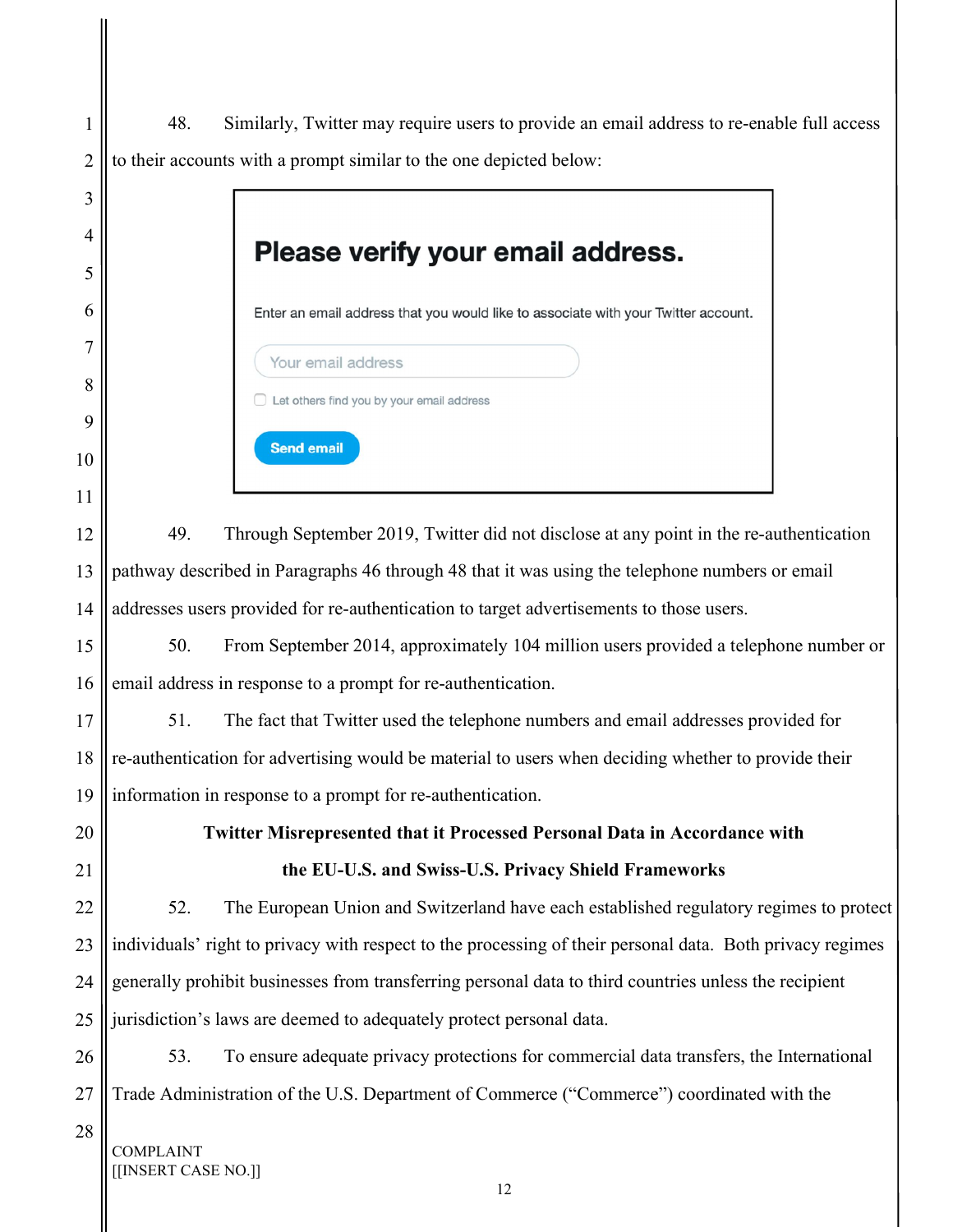1 2 European Commission and the Swiss Administration to craft the EU-U.S. and Swiss-U.S. Privacy Shield Frameworks ("Privacy Shield" or "Frameworks"). The Frameworks are materially identical.

3

4 5 6 7 8 9 54. To rely on the Privacy Shield for data transfers, a company needed to self-certify and annually affirm to Commerce that it complied with the Privacy Shield Principles (the "Principles"). Of note, Principle 5(a) provided that "[a]n organization may not process personal information in a way that is incompatible with the purposes for which it has been collected or subsequently authorized by the individual." The Frameworks defined "processing" to include "any operation or set of operations which is performed upon personal data, whether or not by automated means" and includes, among other things, "collection," "storage," and "use" of personal information.

10 11 12 13 14 55. Companies under the enforcement jurisdiction of the FTC, as well as the U.S. Department of Transportation, were eligible to join the EU-U.S. and Swiss-U.S. Privacy Shield Frameworks. A company under the FTC's jurisdiction that self-certified to the Privacy Shield Principles, but failed to comply with the Privacy Shield, may be subject to an enforcement action based on the FTC's deception authority under Section 5 of the FTC Act.

15 16 17 56. Commerce maintains a public website, https://www.privacyshield.gov, where it posts the names of companies that have self-certified to the Privacy Shield. The listing of companies, found at https://www.privacyshield.gov/list, indicates whether the company's self-certification is current.

18 19 57. On November 16, 2016, Twitter self-certified its participation in the Privacy Shield. Twitter has reaffirmed its participation in the Privacy Shield to Commerce each year thereafter.

20 21 22 23 24 58. As described in Paragraphs 30 through 51, through at least September 2019, Twitter deceptively used personal information collected for specific security-related purposes for advertising. Twitter's use of such personal information for advertising purposes was not compatible with the purposes for which the information was collected, and Twitter did not obtain subsequent authorization from any individual to use such information for advertising.

### Ongoing Conduct

26 27 59. Based on the facts and violations of law alleged in this Complaint, the FTC has reason to believe that Twitter is violating or is about to violate laws enforced by the Commission. Among other

COMPLAINT [[INSERT CASE NO.]]

25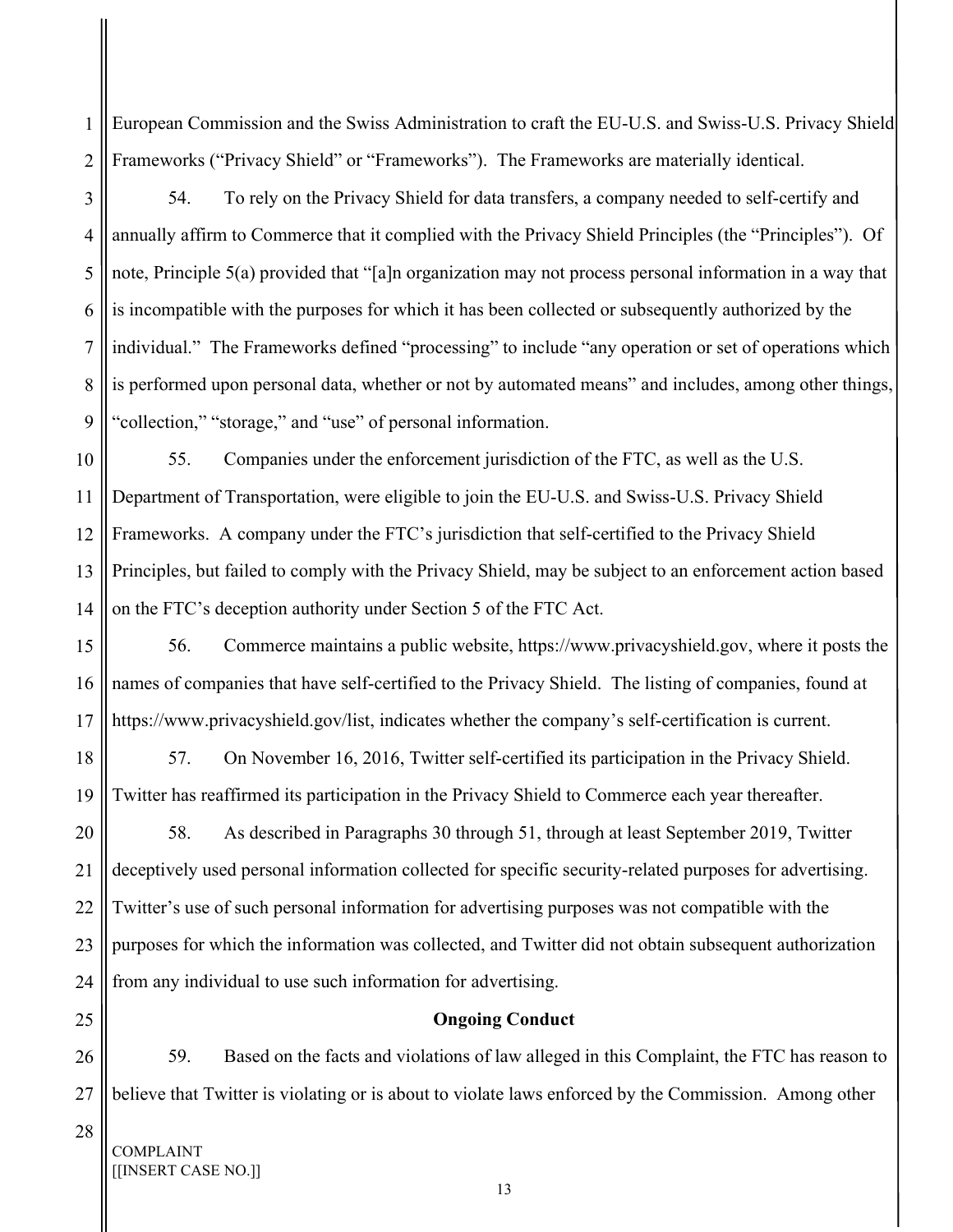1 2 3 4 5 6 things, Twitter is a recidivist that engaged in unlawful conduct even after law enforcement action. In addition, Twitter still makes most of its money by directing advertisements to its users, including by targeting particular users based on information the users provide. Therefore, Twitter has an incentive to resume its unlawful conduct, and it retains the means and ability to do so. Twitter also engaged in the unlawful conduct at issue here from at least January 2014 through at least September 2019—a period of almost six years.

#### VIOLATIONS OF THE FTC ACT

### Count 1—Deceptive Practices Regarding the Use of Telephone Numbers Provided for Two-Factor Authentication

60. Paragraphs 1 through 59 are incorporated as if set forth herein.

11 12 13 61. As described above in Paragraphs 30 through 38, Twitter represented, directly or indirectly, expressly or by implication, that users' telephone numbers provided for two-factor authentication would be used for security purposes.

14 15 16 17 62. In numerous instances in which Twitter has made the representation set forth in Paragraph 61, Twitter failed to disclose, or failed to disclose adequately, that Twitter would also use telephone numbers provided by users for two-factor authentication for targeting advertisements to those users.

18 19 20 63. Twitter's failure to disclose or disclose adequately the material information described in Paragraph 62, in light of the representations set forth in Paragraph 61, is a deceptive act or practice in violation of Section 5(a) of the FTC Act, 15 U.S.C. § 45(a).

21 22

23

7

8

9

10

### Count 2—Deceptive Practices Regarding the Use of Telephone Numbers and Email Addresses Provided for Account Recovery

64. Paragraphs 1 through 59 are incorporated as if set forth herein.

24 25 26 65. As described above in Paragraphs 39 through 44, Twitter represented, directly or indirectly, expressly or by implication, that users' telephone numbers and email addresses provided for account recovery would be used for security purposes.

27 28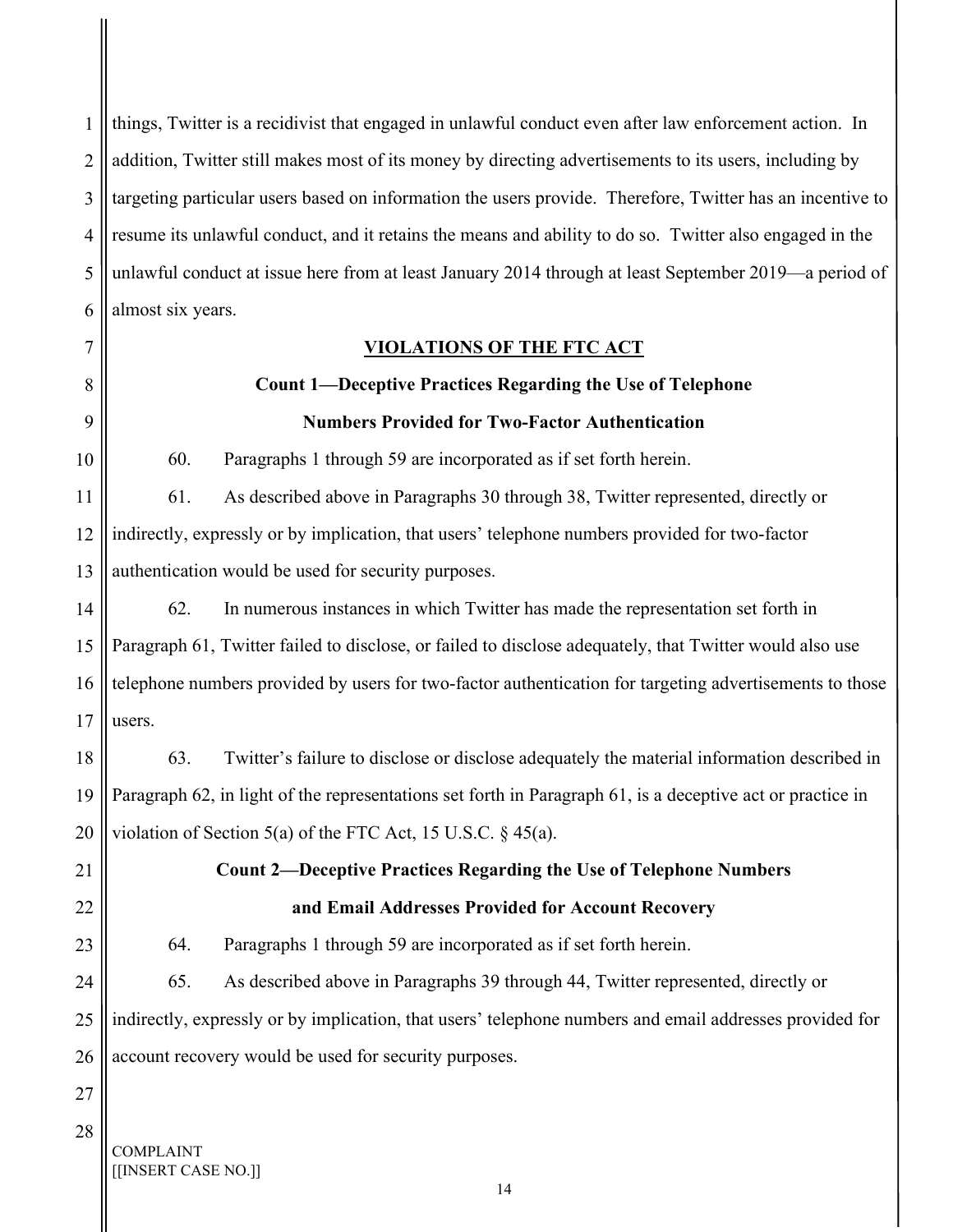1 2 3 4 5 66. In numerous instances in which Twitter has made the representation set forth in Paragraph 65, Twitter failed to disclose, or failed to disclose adequately, that Twitter would also use telephone numbers and email addresses provided by users for account recovery for targeting advertisements to those users. 67. Twitter's failure to disclose or disclose adequately the material information described in

6 7 Paragraph 66, in light of the representations set forth in Paragraph 65, is a deceptive act or practice in violation of Section 5(a) of the FTC Act, 15 U.S.C. § 45(a).

8

9

10

11

## Count 3—Deceptive Practices Regarding the Use of Telephone Numbers and Email Addresses Provided for Re-authentication

68. Paragraphs 1 through 59 are incorporated as if set forth herein.

12 13 69. As described above in Paragraphs 45 through 51, Twitter represented, directly or indirectly, expressly or by implication, that users' telephone numbers and email addresses provided for account re-authentication would be used for security purposes.

14 15 16 17 70. In numerous instances in which Twitter has made the representation set forth in Paragraph 69, Twitter failed to disclose, or failed to disclose adequately, that Twitter would also use telephone numbers and email addresses provided by users for account re-authentication for targeting advertisements to those users.

18 19 20 71. Twitter's failure to disclose or disclose adequately the material information described in Paragraph 70, in light of the representations set forth in Paragraph 69, is a deceptive act or practice in violation of Section 5(a) of the FTC Act, 15 U.S.C.  $\S$  45(a).

21

22

23

### Count 4—Deceptive Practices Regarding Twitter's Compliance with the EU-U.S. and Swiss-U.S. Privacy Shield Frameworks

72. Paragraphs 1 through 59 are incorporated as if set forth herein.

24 25 73. As described in Paragraph 57, Twitter has represented, directly or indirectly, expressly or by implication, that it has complied with the Privacy Shield Principles since at least November 16, 2016.

26 27 74. In fact, as described in Paragraph 58, until at least September 2019, Twitter failed to comply with the Privacy Shield Principles' requirement that it may not process personal information in a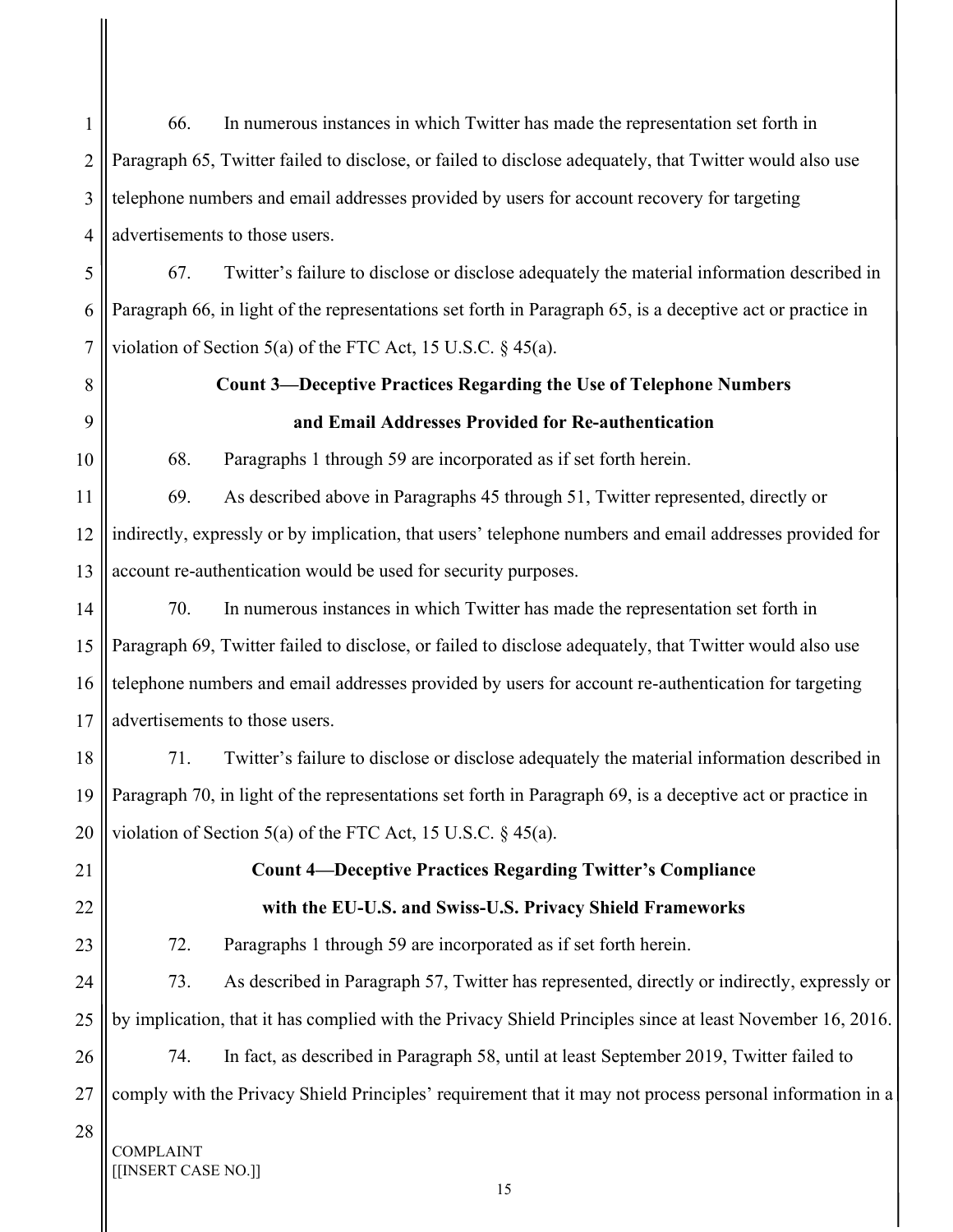1 2 3 way that is incompatible with the purposes for which it was collected or subsequently authorized by the individual about whom the information pertains. Therefore, the representation set forth in Paragraph 73 was false or misleading.

4 5 6 75. The acts and practices of Twitter as alleged in this Complaint constitute unfair or deceptive acts or practices in or affecting commerce in violation of Section 5(a) of the Federal Trade Commission Act, 15 U.S.C.  $\S$  45(a).

### VIOLATIONS OF THE COMMISSION ORDER

8 9 10 76. Each representation Twitter has made in violation of the Commission Order constitutes a separate violation for which Plaintiff may seek a civil penalty pursuant to Section  $5(l)$  of the FTC Act, 15 U.S.C. § 45(l).

11 12 13 14 15 77. Section  $5(l)$  of the FTC Act, 15 U.S.C.  $\frac{8}{45(l)}$ , as modified by Section 4 of the Federal Civil Penalties Inflation Adjustment Act of 1990, 28 U.S.C. § 2461, and Section 1.98(c) of the FTC's Rules of Practice, 16 C.F.R. § 1.98(c), directs that a defendant who violates an order of the Commission after it has become final, and while such order is in effect, "shall forfeit and pay to the United States a civil penalty of not more than \$46,517 for each violation."

16 17 18 19 78. Sections 5(*l*) and 13(b) of the FTC Act, 15 U.S.C.  $\S$  45(*l*) and 53(b), also authorize this Court to grant an "injunction[] and such other and further equitable relief" as it may deem appropriate to halt and redress violations of any provision of law enforced by the FTC Act and to enforce the Commission Order.

> Count 5—Misrepresenting the Extent to Which Twitter Maintains and Protects the Privacy of Nonpublic Consumer Information as it Relates to Telephone Numbers Provided for Two-Factor Authentication

79. Paragraphs 1 through 59 are incorporated as if set forth herein.

24 25 26 80. Provision I of the Commission Order prohibits Twitter from misrepresenting "the extent to which [Twitter] maintains and protects the security, privacy, confidentiality, or integrity of any nonpublic consumer information, including, but not limited to, misrepresentations related to its security

27 28

20

21

22

23

7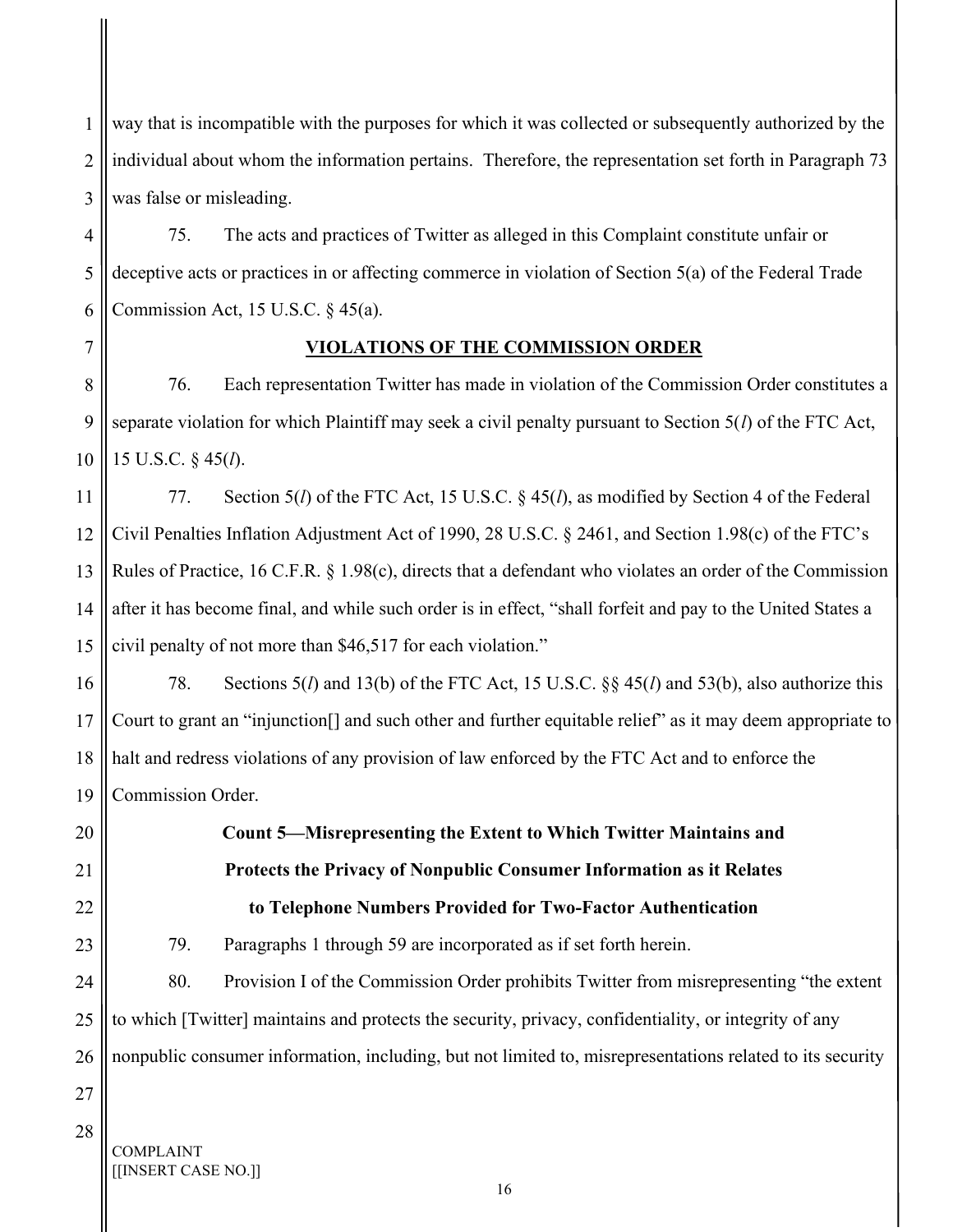1 2 measures to: (a) prevent unauthorized access to nonpublic consumer information; or (b) honor the privacy choices exercised by users."

3 4 5 81. As described above in Paragraphs 30 through 38, Twitter represented, directly or indirectly, expressly or by implication, that it would maintain and protect the privacy of users' telephone numbers collected specifically for purposes of enabling two-factor authentication.

6 7 82. In fact, Twitter failed to disclose, or failed to disclose adequately, that Twitter would also use the telephone numbers described in Paragraph 81 for targeted advertising.

8 9 10 83. Twitter's failure to disclose or disclose adequately the material information described in Paragraph 82, in light of the representations set forth in Paragraph 81, misrepresented the extent to which Twitter maintains and protects the privacy of nonpublic consumer information.

11 12 84. Therefore, the representations described in Paragraph 81 violated Provision I of the Commission Order.

13 14

15

16

# the Privacy of Nonpublic Consumer Information as it Relates to Telephone Numbers and Email Addresses Provided for Account Recovery

Count 6—Misrepresenting the Extent to Which Twitter Maintains and Protects

85. Paragraphs 1 through 59 are incorporated as if set forth herein.

17 18 19 20 21 86. Provision I of the Commission Order prohibits Twitter from misrepresenting "the extent to which [Twitter] maintains and protects the security, privacy, confidentiality, or integrity of any nonpublic consumer information, including, but not limited to, misrepresentations related to its security measures to: (a) prevent unauthorized access to nonpublic consumer information; or (b) honor the privacy choices exercised by users."

22 23 24 87. As described above in Paragraphs 39 through 44, Twitter represented, directly or indirectly, expressly or by implication, that it would maintain and protect the privacy of users' telephone numbers and email addresses collected for purposes of account recovery.

25 26 88. In fact, Twitter failed to disclose, or failed to disclose adequately, that Twitter would also use the telephone numbers and email addresses described in Paragraph 87 for targeted advertising.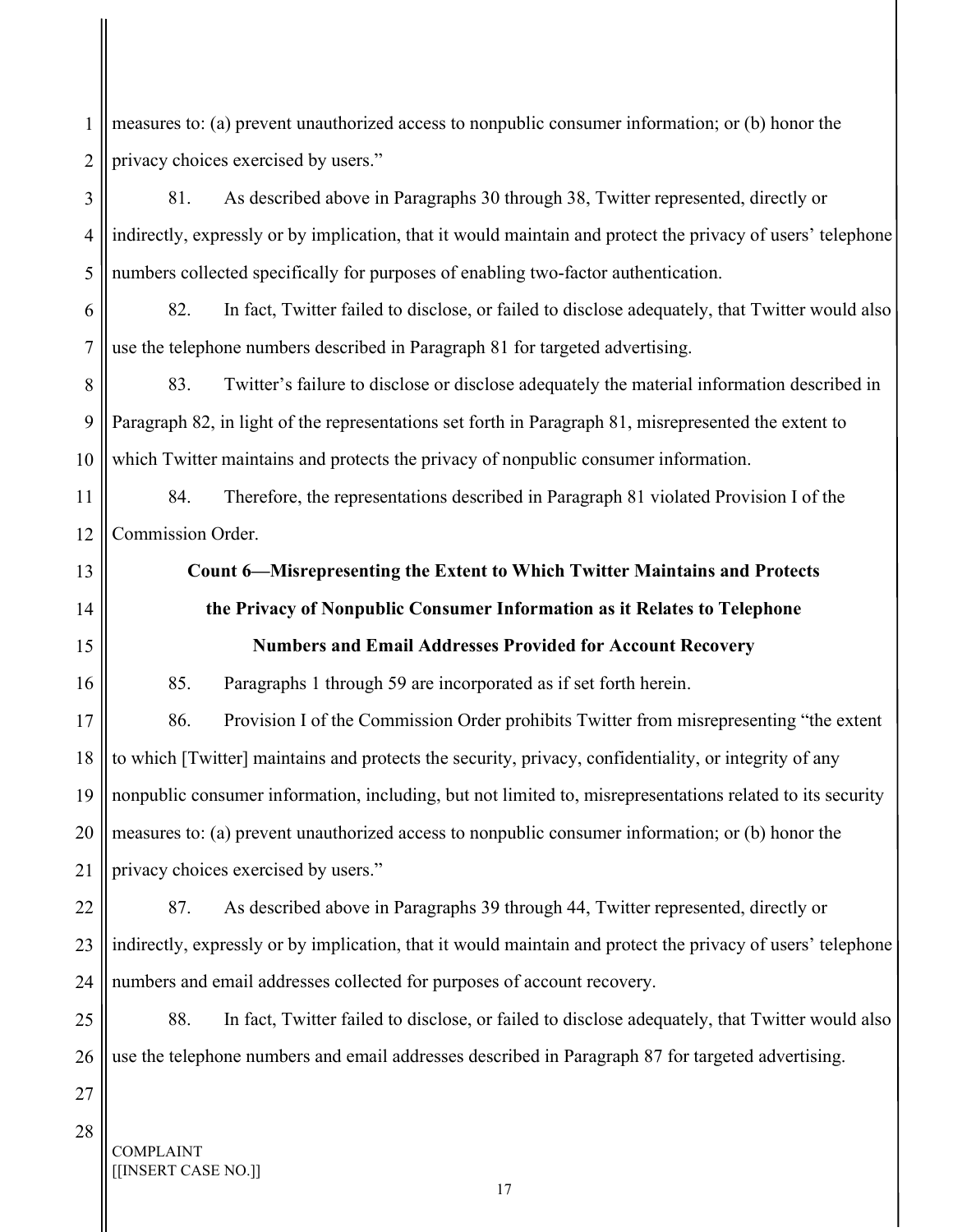1 2 3 89. Twitter's failure to disclose or disclose adequately the material information described in Paragraph 88, in light of the representations set forth in Paragraph 87, misrepresented the extent to which Twitter maintains and protects the privacy of nonpublic consumer information.

90. Therefore, the representations described in Paragraph 87 violated Provision I of the Commission Order.

# Count 7—Misrepresenting the Extent to Which Twitter Maintains and Protects the Privacy of Nonpublic Consumer Information as it Relates to Telephone Numbers and Email Addresses Provided for Re-authentication

91. Paragraphs 1 through 59 are incorporated as if set forth herein.

10 11 12 13 14 92. Provision I of the Commission Order prohibits Twitter from misrepresenting "the extent to which [Twitter] maintains and protects the security, privacy, confidentiality, or integrity of any nonpublic consumer information, including, but not limited to, misrepresentations related to its security measures to: (a) prevent unauthorized access to nonpublic consumer information; or (b) honor the privacy choices exercised by users."

15 16 17 93. As described above in Paragraphs 45 through 51, Twitter represented, directly or indirectly, expressly or by implication, that it would maintain and protect the privacy of users' telephone numbers and email addresses collected to re-authenticate a user's Twitter account.

18 19 94. In fact, Twitter failed to disclose, or failed to disclose adequately, that Twitter would also use the telephone numbers and email addresses described in Paragraph 93 for targeted advertising.

20 21 22 95. Twitter's failure to disclose or disclose adequately the material information described in Paragraph 94, in light of the representations set forth in Paragraph 93, misrepresented the extent to which Twitter maintains and protects the privacy of nonpublic consumer information.

23 24 96. Therefore, the representations described in Paragraph 93 violated Provision I of the Commission Order.

25

4

5

6

7

8

9

### CONSUMER INJURY

26 27 97. Consumers have suffered and will continue to suffer substantial injury as a result of Twitter's violations of the FTC Act and the 2011 Order. In addition, Twitter has been unjustly enriched

28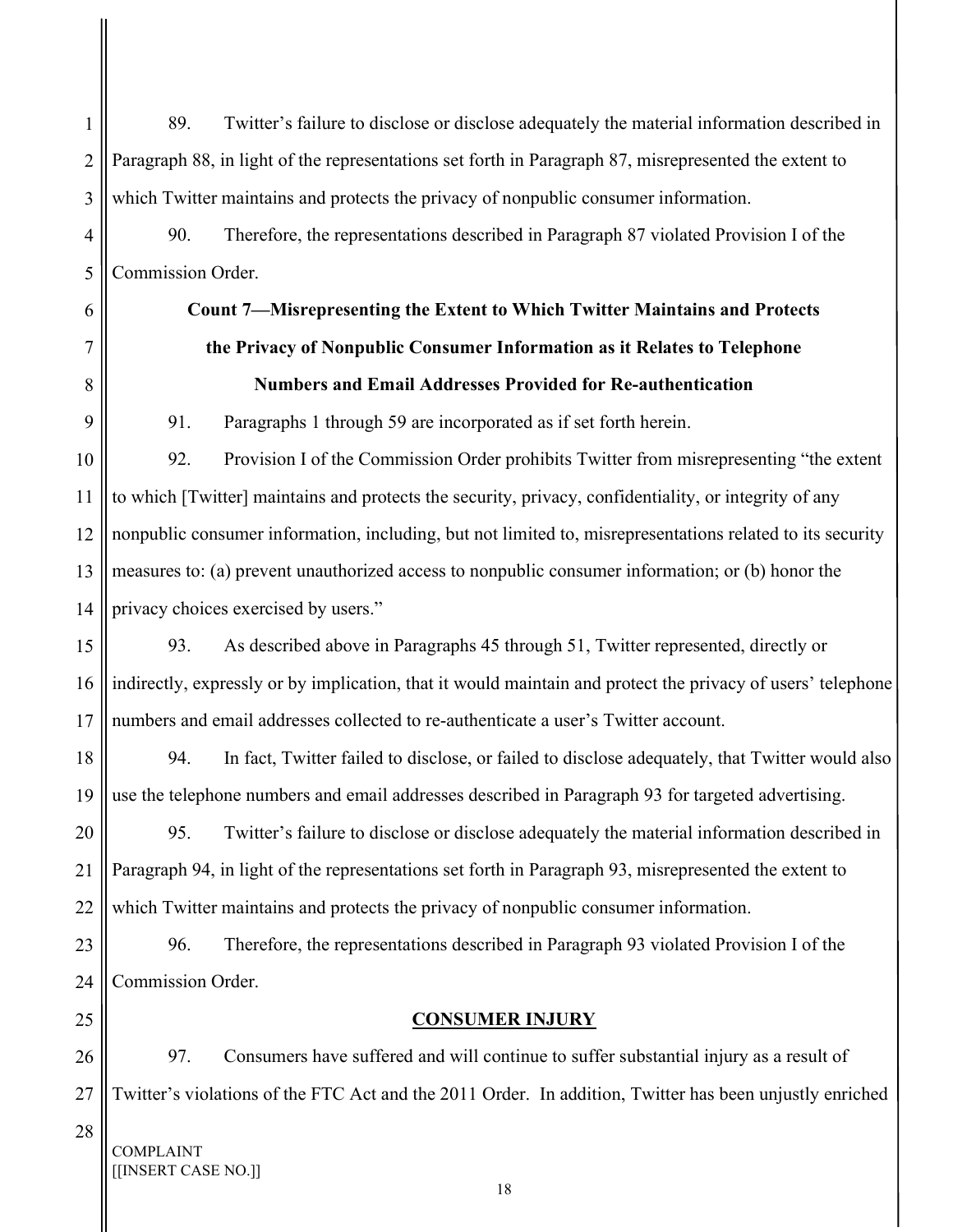| $\mathbf{1}$   |                                         | as a result of its unlawful acts or practices. Absent injunctive relief by this Court, Twitter is likely to |
|----------------|-----------------------------------------|-------------------------------------------------------------------------------------------------------------|
| $\overline{2}$ |                                         | continue to injure consumers, reap unjust enrichment, and harm the public interest.                         |
| 3              |                                         | <b>PRAYER FOR RELIEF</b>                                                                                    |
| $\overline{4}$ | 98.                                     | WHEREFORE, Plaintiff requests that the Court:                                                               |
| 5              |                                         | Enter judgment against Twitter and in favor of Plaintiff for violating the 2011<br>A.                       |
| 6              |                                         | Order and the FTC Act as alleged in this Complaint;                                                         |
| 7              |                                         | Award Plaintiff monetary civil penalties from Twitter for each violation of the<br><b>B.</b>                |
| 8              |                                         | 2011 Order;                                                                                                 |
| 9              |                                         | Enter a permanent injunction to prevent future violations by Twitter of the 2011<br>C.                      |
| 10             |                                         | Order, or as it is subsequently modified by operation of law, and the FTC Act;                              |
| 11             |                                         | Award monetary and other relief within the Court's power to grant; and<br>D.                                |
| 12             |                                         | E.<br>Award any additional relief as the Court determines to be just and proper.                            |
| 13             |                                         |                                                                                                             |
| 14             |                                         |                                                                                                             |
| 15             |                                         |                                                                                                             |
| 16             |                                         |                                                                                                             |
| 17             |                                         |                                                                                                             |
| 18             |                                         |                                                                                                             |
| 19             |                                         |                                                                                                             |
| 20             |                                         |                                                                                                             |
| 21             |                                         |                                                                                                             |
| 22             |                                         |                                                                                                             |
| 23             |                                         |                                                                                                             |
| 24             |                                         |                                                                                                             |
| 25             |                                         |                                                                                                             |
| 26             |                                         |                                                                                                             |
| 27             |                                         |                                                                                                             |
| 28             |                                         |                                                                                                             |
|                | <b>COMPLAINT</b><br>[[INSERT CASE NO.]] | 19                                                                                                          |

║